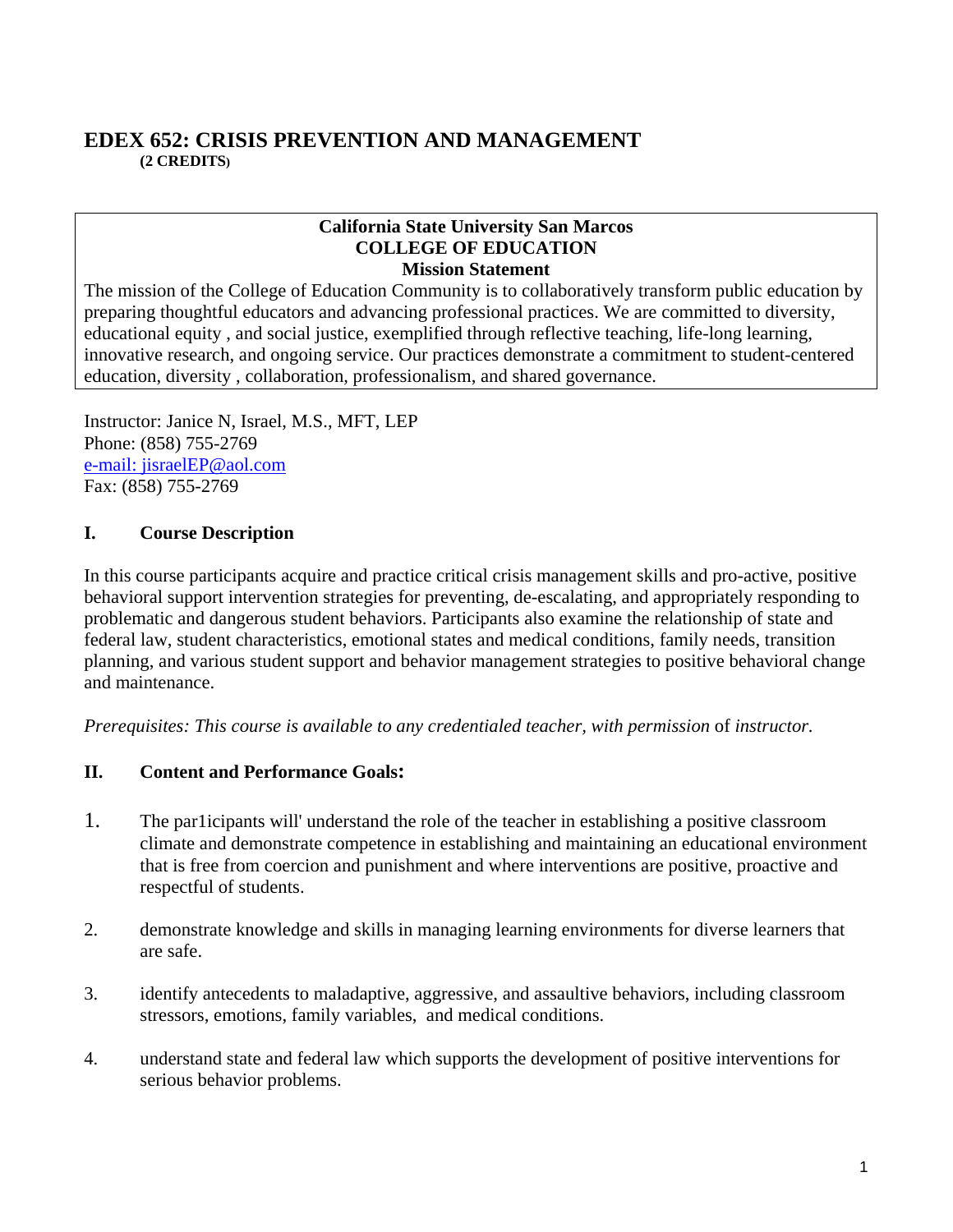- 5. demonstrate knowledge of behavioral management strategies which promote learners' positive self- regulatory behavior.
- 6. demonstrate the ability to design and implement positive behavioral support plans and interventions based on functional analysis assessments by a) conducting a functional analysis of problem behaviors, b) applying specific positive strategies for intervening with problem behaviors, and c) monitoring and evaluating the effectiveness of the intervention. demonstrate skill in applying interventions for safe and effective crisis management.

### **III. Professional and Administrative Requirements**

- 1. Attend all class sessions. Be on time. Please call the instructor when you are unable to attend class or when you will be late. It is the policy of the CSUSM College of Education that any student who misses 20% or more of class time or class sessions may not receive a passing grade for a course.
- 2. "Person-first" language (e.g., "Student with Down Syndrome" rather than "Down Syndrome student;" "Johnny who happens to have Down Syndrome" rather "My Down Syndrome student") must be used throughout all written and oral assignments and discussions.
- 3. Word process all written documents. Keep a copy of all of your work. You will want these copies for your records and for potential future use as professional portfolio entries.
- 4. Complete and hand in all assignments on the due dates for full credit. If you have extraordinary circumstances that impact completion of your assignments, please let the instructor(s) know. Any time that you have questions or concerns, please contact the instructor(s) immediately.
- 5. Participate in class discussions and group activities and demonstrate positive interpersonal skills with classmates and guests.
- 6. Select a class "buddy" to ensure that you receive handouts and information when you must miss class. Buddy: Telephone: Fax: e-mail: Address:.

#### **Activities and instructional methods for realizing objectives:**

class discussions group work lectures readings observations demonstrations & modelling of techniques role plays guided practice and feedback case history reviews applied use of behavior evaluation instruments

#### **Evaluation of attainment of these knowledge bases and skills:**

| attendance |                          |  | punctuality participation in class role-play performance | group |
|------------|--------------------------|--|----------------------------------------------------------|-------|
| final exam | collaborative activities |  | assessment outcomes                                      |       |

#### **IV. What Books and Materials Do I Need For Class?**

Readings, manuals, lecture guides, case studies. www.preschoolfun.com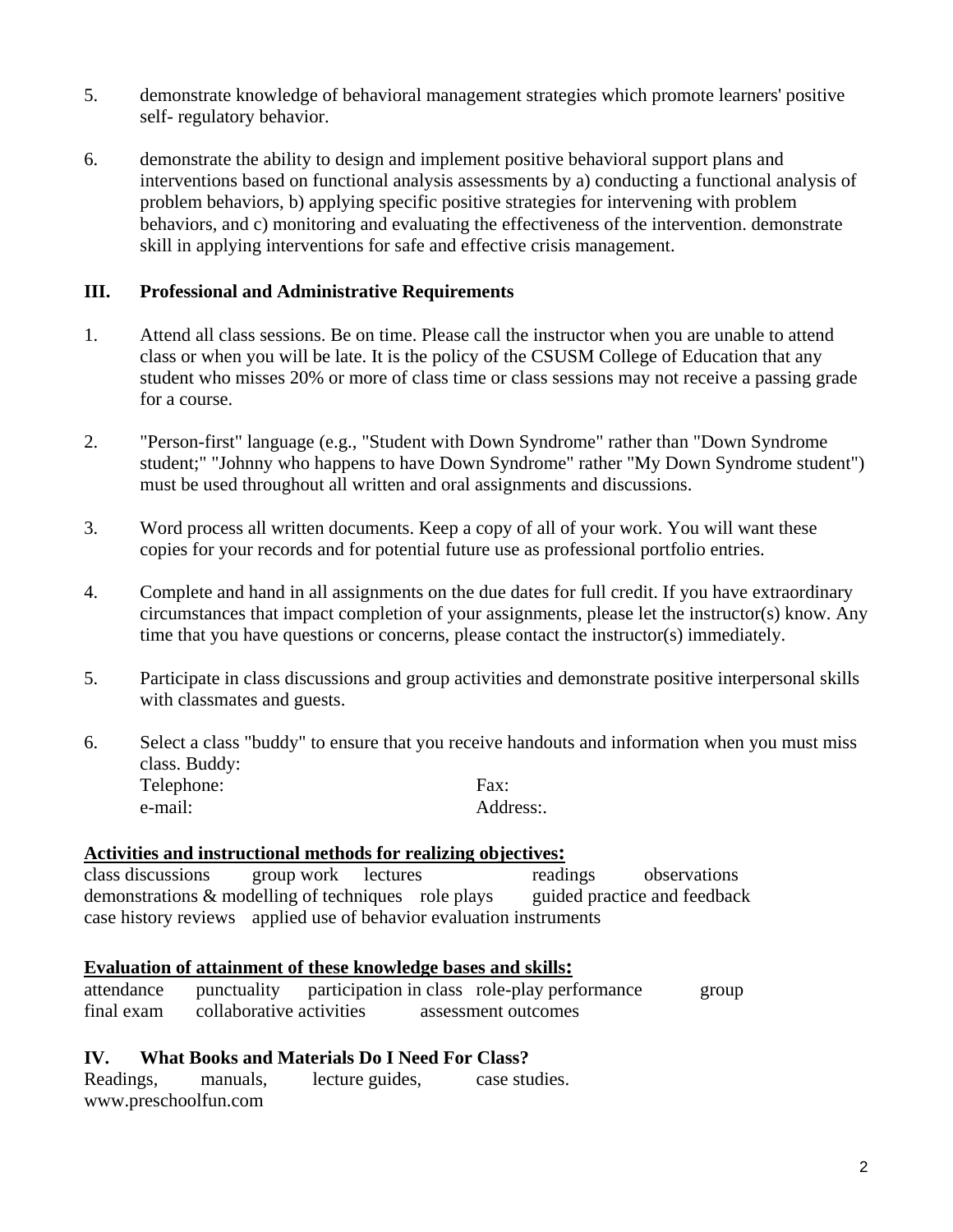#### **Recommended Reading** (no required text)

Browning-Wright, D., Gurman, H.B., & the Calif. Assoc. of School Psychologists/Diagnostic Center So. Calif. Positive Intervention Task Force (1998). Positive intervention for serious behavior problems: Best practices in implementing the Hughes Bill(AB 2586) and the positive behavioural intervention regulations. (Revised Edition) Sacramento: California Department of Education.

#### **V Scholastic Requirements**

| <b>Grading Scale (in Percentages):</b> |              |                                                                                                                                                                                     |            |             |                 |  |
|----------------------------------------|--------------|-------------------------------------------------------------------------------------------------------------------------------------------------------------------------------------|------------|-------------|-----------------|--|
| $A: 94-100$                            | $A-$ : 92-93 | $B+: 89-91$                                                                                                                                                                         | $B: 86-88$ | $B-: 84-86$ | $C_{+}$ : 81-83 |  |
| <b>Criteria for Grading:</b>           |              |                                                                                                                                                                                     |            |             |                 |  |
| A (Excellent):                         |              | Performance at the highest level, showing sustained excellence in meeting<br>all course objectives and requirements and exhibiting an unusual degree of<br>intellectual initiative. |            |             |                 |  |
| $B$ (Good):                            |              | Performance at a high level, showing consistent and effective achievement<br>in meeting course objectives and requirements.                                                         |            |             |                 |  |
| $C$ (Satisfactory):                    |              | Performance at an adequate level, meeting the basic objectives and<br>requirements of the course.                                                                                   |            |             |                 |  |

#### **NOTE: The minimum acceptable grade for a course in the professional education credential sequence is C+. A "B" average must be maintained for continuation in the program.**

#### **Class Attendance and Participation (10 maximum points)**

This course consists of 6, 4-hour class sessions and at least one individual conference. Regular and punctual attendance is required. This class is interactive in nature, and the in- class experiences and discussions are difficult if not impossible to recreate. Additionally, each class member is expected to practice exemplary collaborative teaming and participatory behavior. To reinforce the program's commitment to the development of professional interpersonal skills, students earn points each class for: a) arriving on time; b) returning from breaks on time; c) staying for all of the class; and d) fully participating and cooperating with classmates, instructors, and guests. Participants who arrive late, departs early, engage a "non-collaborative" behavior, or fail to have assignments prepared on time can expect to receive less than the maximum points for a class or an assignment.

# **College of Education Attendance Policy**

Due to the dynamic and interactive nature of courses in the COE, all students are expected to attend all classes and participate actively. At a minimum, students must attend more than 80% of class time or s/he may not receive a passing grade for the course at the discretion of the instructor. Should you have extenuating circumstances, talk with the instructor immediately.

#### **Functional Analysis Assessment (20 maximum points)**

Each student will be required to individually conduct a functional analysis assessment for an individual with severe behavioral challenges. Forms for completing this assignment will be provided in class. Performance criteria will include but not be limited to the following: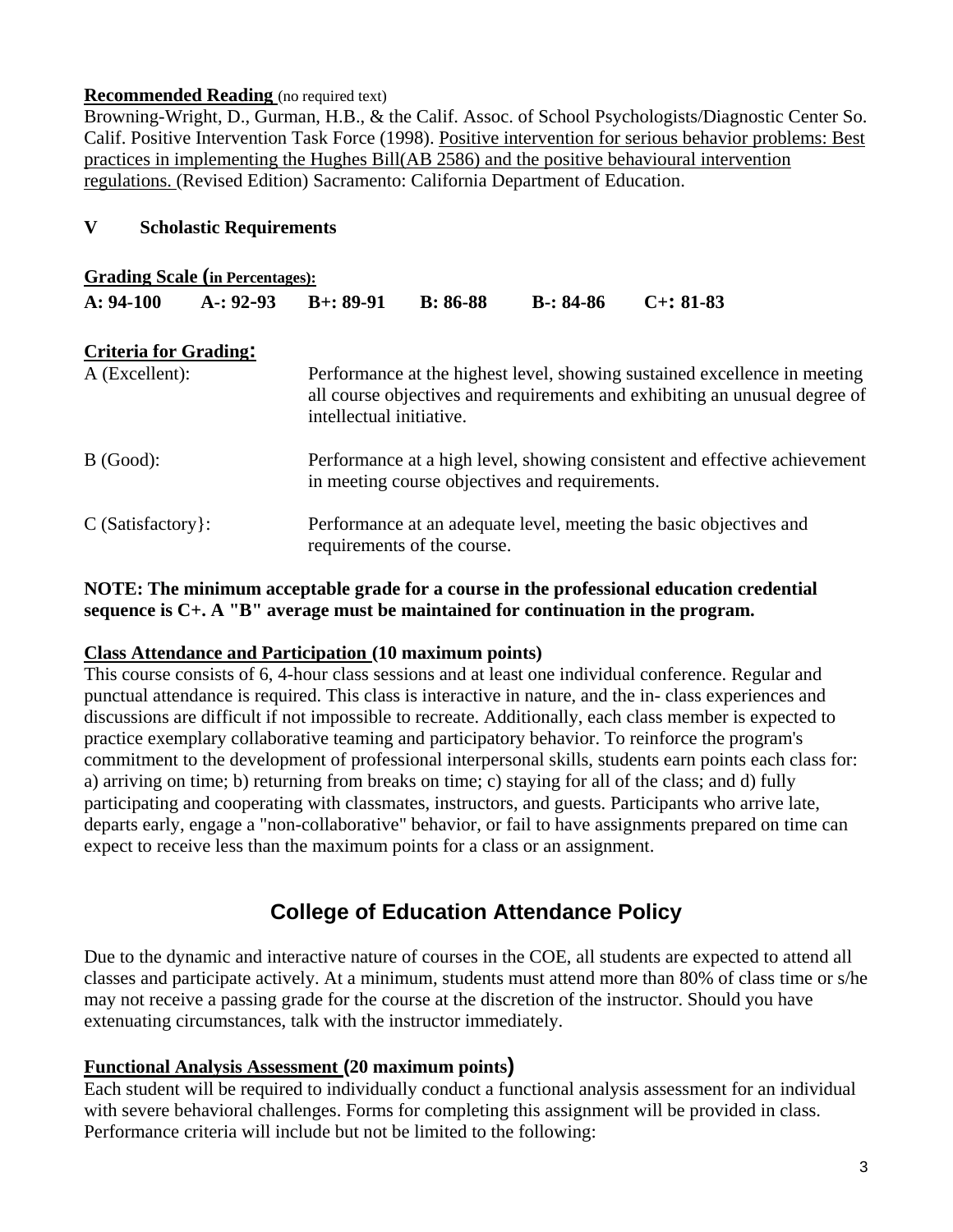- 1. Clear understanding and expression for the motivation of the behavior.
- 2. Clear definition and description of all ecological factors.
- 3. Efficiency of strategies used in the analysis of behavior.
- 4. Accurate definition and description of the behavior.
- 5. Accurate description of history of behavior and previous interventions.
- 6. Complete description of possible positive reinforcers.

## **Behavior Intervention Plan (40 maximum points)**

Each student will develop a behavior intervention plan based upon information from the functional analysis assessment. .Forms for completing this assignment will be provided in class. Performance criteria will include but not be limited to the following:

- 1. Clear, concise, and accurate Functional Analysis Assessment Summary.
- 2. Accurate delineation of baseline data for both maladaptive and adaptive replacement behaviors.
- 3. Quality, practicality, and creativity of intervention strategies.
- 4. Ease of implementation of strategies.
- 5. Relationship of strategies to the student's determined needs and strengths.
- 6. Ease for implementing a fading out procedure.
- 7. Ease of data collection system.
- 8. Quality of relationship and data collected and student's goals.
- 9. Readily understandable to classroom teacher, student, family, and others.
- 10. Supports and develops a child's self-esteem and dignity.

# **CRISIS-PLUS\* Training (30 maximum points)**

## **\*Crisis Response Intervention Strategies In Schools-Prevention Logic Under Stress**

(Certificate awarded upon successful completion of training)

Each student will demonstrate the skills to intervene in a crisis situation using the most appropriate intervention strategy for the behavior. Performance assessment will be based up participant's engagement in all activities which included role-plays, observations, and anecdotal competence. (15 maximum point)

Each student as a member of a team will develop a response plan for three typical sample crisis situations. Performance criteria will include but not be limited to the following: (15 maximum points)

- 1. The level of appropriate response to the severity of behavior.
- 2. Relationship of response to the student's determined needs and strengths.
- 3. Demonstrated understanding of a student's motivation.
- 4. Match staff response to student's motivation for behaviors.
- 5. Appropriate timing of responses during escalation cycle.